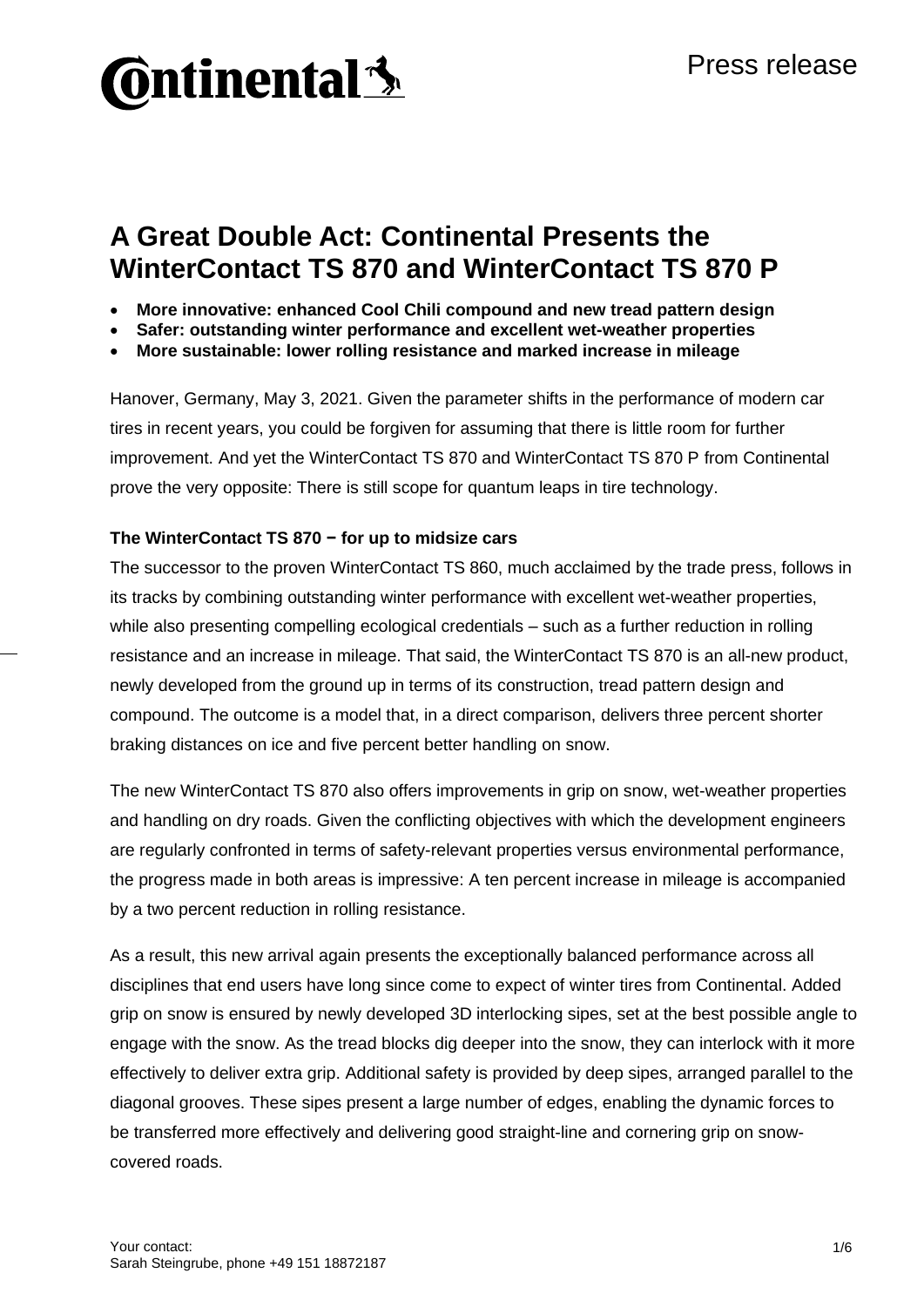### Press release

# **Ontinental 3**

For the developers, one of the benefits of this design was that it allowed them to create even larger snow pockets in the tread. These fill up with snow and ensure even better grip. Because in simple terms, the best grip on snow is delivered not by adhesion between the contact patch and the snowcovered road, but by adhesion between snow and snow. The snow gets into the tread grooves where it is compacted. And this compacted snow in the tires then interlocks with the snow on the road. The better the tread grooves retain the compacted snow, the better the grip. This is where Continental employs SnowCurve+ technology. Tires with this technology feature a special groove wall structure that interlocks with the compacted snow at more than 1,000 points in the tread. This delivers greater grip and makes for better transmission of braking forces – particularly when cornering.

To further reduce braking distances on slippery winter roads, Continental has increased the number of tread blocks in the contact patch of the WinterContact TS 870 by as much as ten percent. The edges and sipes in these blocks act like windshield wipers, dispersing snowmelt fast and ensuring good grip on icy surfaces.

The WinterContact TS 870 features the V-shaped tread pattern, since adopted by many tire manufacturers. One striking innovation here, however, is that the main V-shaped grooves run towards a wavy center groove running around the tire, giving Continental's new winter specialist a very different look from most of its competitors. But that's not all. Through a combination of Hydro Grooves and the center groove, the developers have achieved even faster water displacement when driving in the rain. This provides even more effective protection against aquaplaning and delivers a further improvement in braking performance on wet roads. Another factor that helps achieve short braking distances is the newly developed tread compound which, as in the previous model, goes by the name of Cool Chili. With its blend of special resins, this ensures better grip and shorter braking distances in the wet.

The secret behind the tire's enhanced environmental properties lies above all in the polymer compound. The optimized crosslink density makes for greater flexibility, improving the quality of the contact between tire and road. This reduces abrasion and increases the tire's mileage. At the same time, the Cool Chili compound reduces its rolling resistance, cutting fuel consumption and thus also  $CO<sub>2</sub>$  emissions.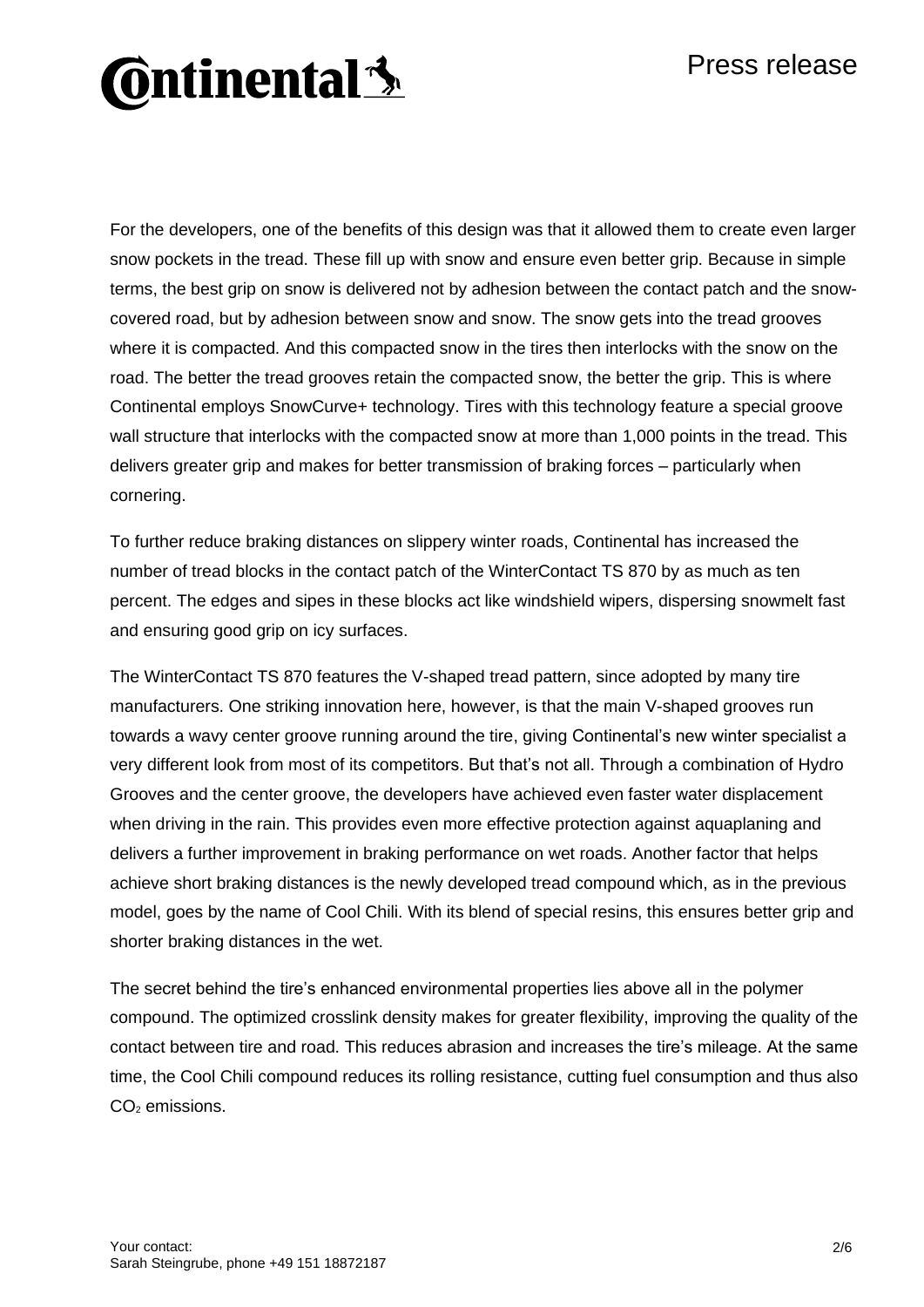### Press release

# **Ontinental 3**

The WinterContact TS 870 was developed for models like the VW up!, the VW Golf and the Citroën C4. Higher-priced models too, including the BMW 1 Series and 3 Series, will drive safely through the cold season on this new winter tire from Continental. The product range initially comprises 19 sizes for 14- to 17-inch rims with aspect ratios from 45 to 65 and in widths from 175 to 225 millimeters – some with a rim protection rib and/or XL marking indicating higher load-carrying capacity. Next year, Continental will be adding a further 45 sizes to the range. These tires are approved for speeds of up to 240 km/h.

### **The WinterContact TS 870 P for midsize cars and SUVs upwards**

Continental will be gradually introducing the WinterContact TS 870 P as successor to the TS 850 P. As with its "little brother", for the WinterContact TS 870 P Continental employs an enhanced Cool Chili compound and uses Hydro Grooves. To deliver added safety for drivers who fit wider tires, the developers have chosen to move away from the conventional V-shaped tread. Instead, in the WinterContact TS 870 P, Continental has settled on a stiffer construction with four large circumferential grooves running between the rows of tread blocks. This innovative tread structure, which is very different from its predecessor, offers major advantages – particularly in the wet. It displaces the water from the contact patch very quickly, resulting in better handling, shorter braking distances and effective protection against aquaplaning.

Compared to the tire's proven predecessor, the developers have delivered a four percent improvement in wet braking and an eight percent improvement in aquaplaning properties − without compromising its performance in other respects. Improvements of five percent in braking on ice, six percent in dry handling, and six percent in handling on snow deserve special mention. This new Continental winter tire also presents compelling ecological credentials: A two percent reduction in rolling resistance goes hand-in-hand with a 16 percent increase in mileage.

The product range initially comprises 52 passenger car and SUV sizes for 16- to 21-inch rims with aspect ratios from 35 to 65 and in widths from 205 to 255 millimeters – many with a rim protection rib and/or XL marking indicating higher load-carrying capacity – and with approvals for speeds of up to 270 km/h. That makes the WinterContact TS 870 P the ideal solution when fitting new tires to sedans, SUVs and sports cars like the Audi TT. The tire's stiff construction also makes it an excellent choice for heavier models with electric drive.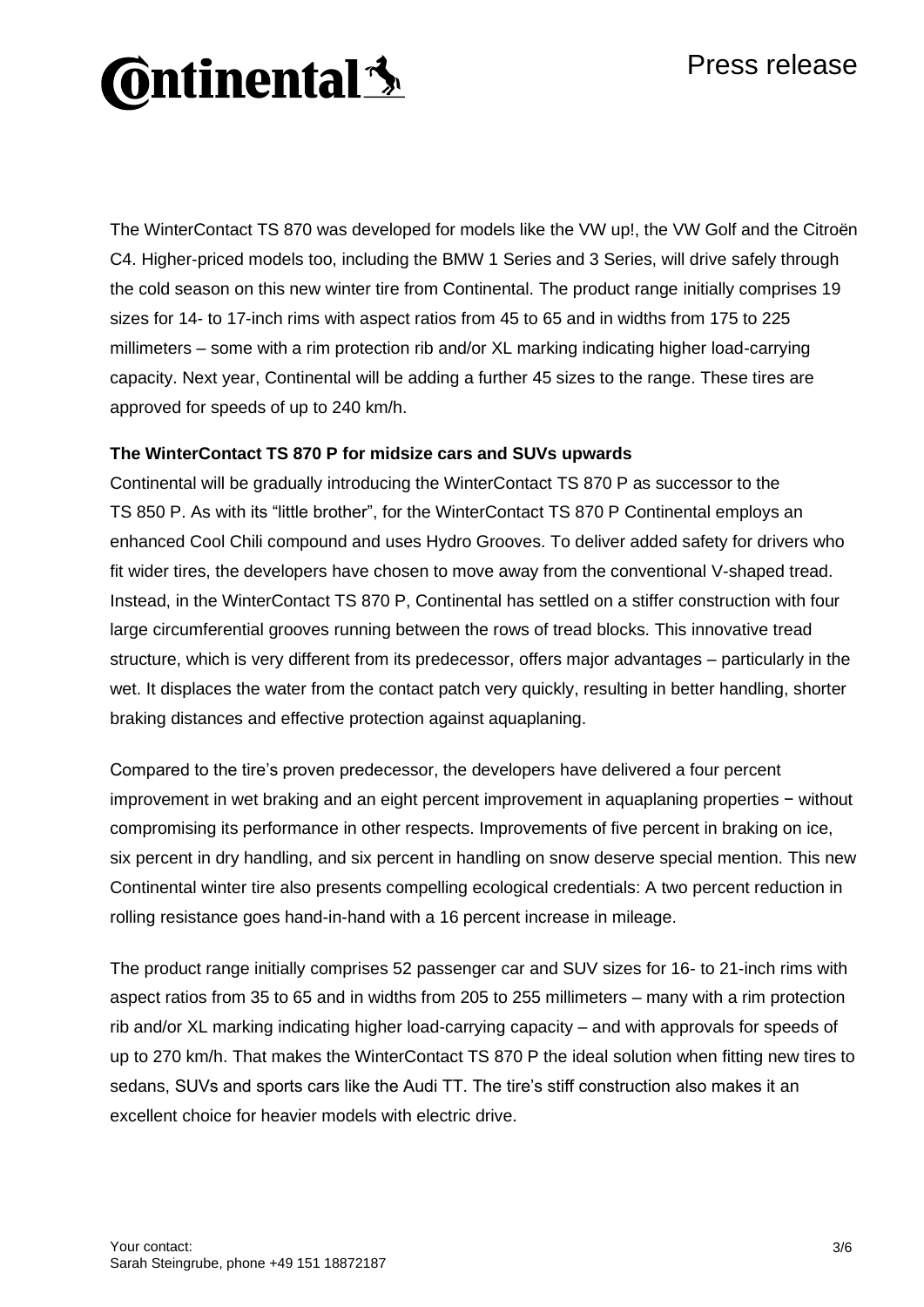## **Ontinental 3**

Continental had originally intended to launch these two new winter tires individually, one after the other. The product launch of the WinterContact TS 870 had been announced for last year, but was postponed until 2021 due to the COVID-19 pandemic.

**Continental** develops pioneering technologies and services for sustainable and connected mobility of people and their goods. Founded in 1871, the technology company offers safe, efficient, intelligent and affordable solution for vehicles, machines, traffic and transportation. Continental generated sales of €37.7 billion in 2020 and currently employs more than 235,000 people in 58 countries and markets. In 2021, the company celebrates its 150th anniversary.

The **Tires business unit** has 24 production and development sites worldwide. Continental is one of the leading tire manufacturers and generated preliminary sales of €10.2 billion in this business unit in fiscal year 2020 with more than 56,000 employees. Continental is one of the technology leaders in tire production and offers a wide range of products for passenger cars, commercial and special vehicles, and two-wheelers. Through continuous investment in research and development, Continental makes an important contribution to safe, economical and ecologically efficient mobility. The portfolio of the Tires business unit includes services for the tire trade and for fleet applications, as well as digital management systems for tires.

**\_\_\_\_\_\_\_\_\_\_\_\_\_\_\_\_\_\_\_\_\_\_\_\_\_\_\_\_\_\_\_\_\_\_\_\_\_\_\_\_\_\_\_\_\_\_\_\_\_\_\_\_\_\_\_\_\_\_\_\_\_\_\_\_\_\_\_\_\_\_\_\_\_\_\_\_\_\_**

**\_\_\_\_\_\_\_\_\_\_\_\_\_\_\_\_\_\_\_\_\_\_\_\_\_\_\_\_\_\_\_\_\_\_\_\_\_\_\_\_\_\_\_\_\_\_\_\_\_\_\_\_\_\_\_\_\_\_\_\_\_\_\_\_\_\_\_\_\_\_\_\_\_\_\_\_\_\_**

#### **Press contact**

Sarah Steingrube Head of Public Relations, Media & Internal Communication Continental | Tires | Replacement Tires EMEA Continental Reifen Deutschland GmbH Buettnerstr. 25, 30165 Hannover, Germany Cell: +49 151 1887 2187 Email: sarah.steingrube@conti.de

**Press portal:** www.continental-press.com<br> **Media center:** www.continental.com/media **Media center:** www.continental.com/media-center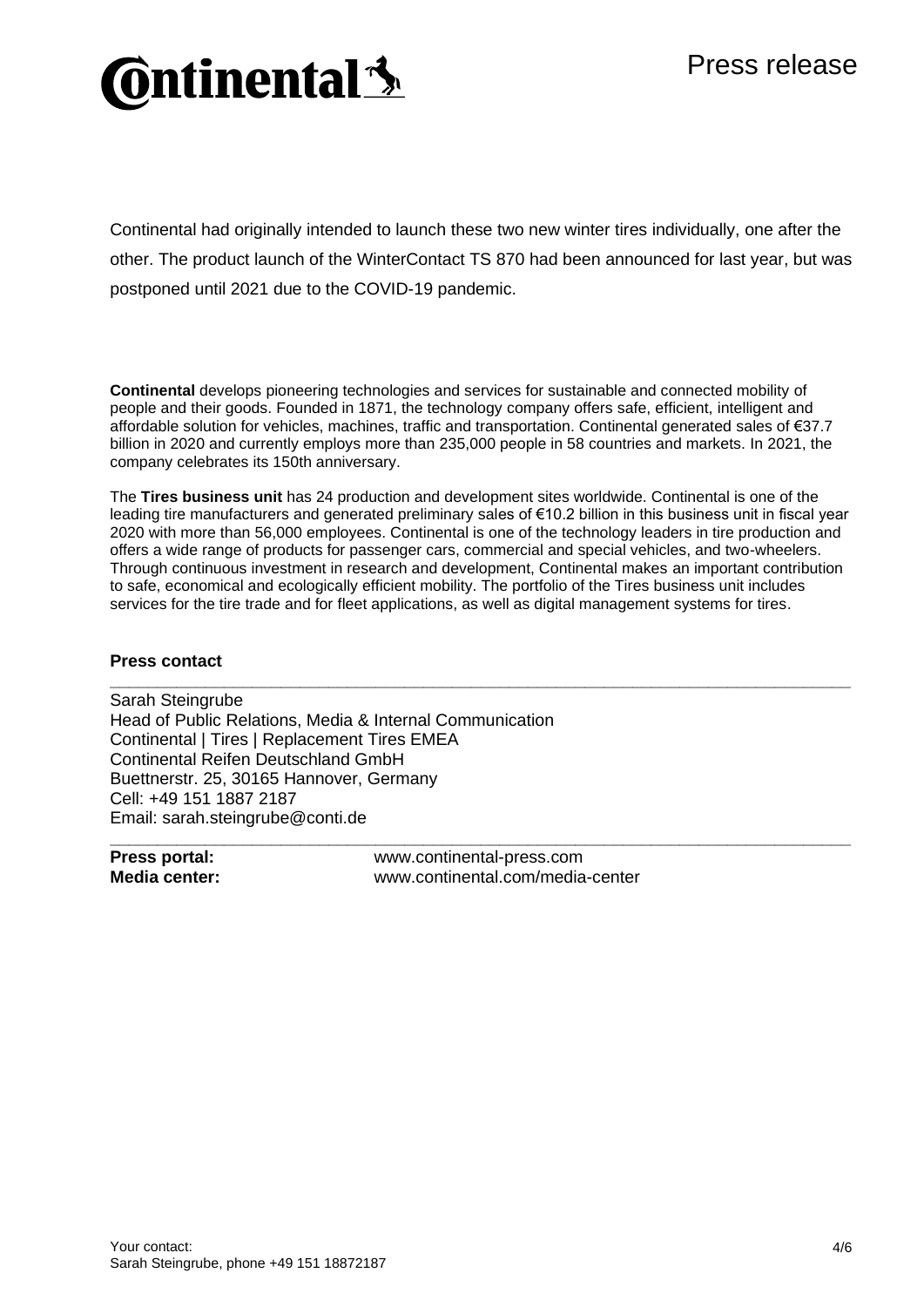## **Continental** \$

### **Pictures and captions**



Continental\_PP\_Wintercontact\_ TS870\_1.jpg

The WinterContact TS 870 is the successor to the proven WinterContact TS 860, much acclaimed by the trade press, and follows in its tracks by combining outstanding winter performance with excellent wet-weather properties.



The WinterContact TS 870 features the V-shaped tread, since adopted by many tire manufacturers.





Continental\_PP\_Wintercontact\_ TS870\_3.jpg

The WinterContact TS 870 was developed for models like the VW up!, the VW Golf and the Citroën C4. Higher-priced cars too, including the BMW 1 Series and 3 Series, will drive safely through the cold season on this new winter tire from Continental.